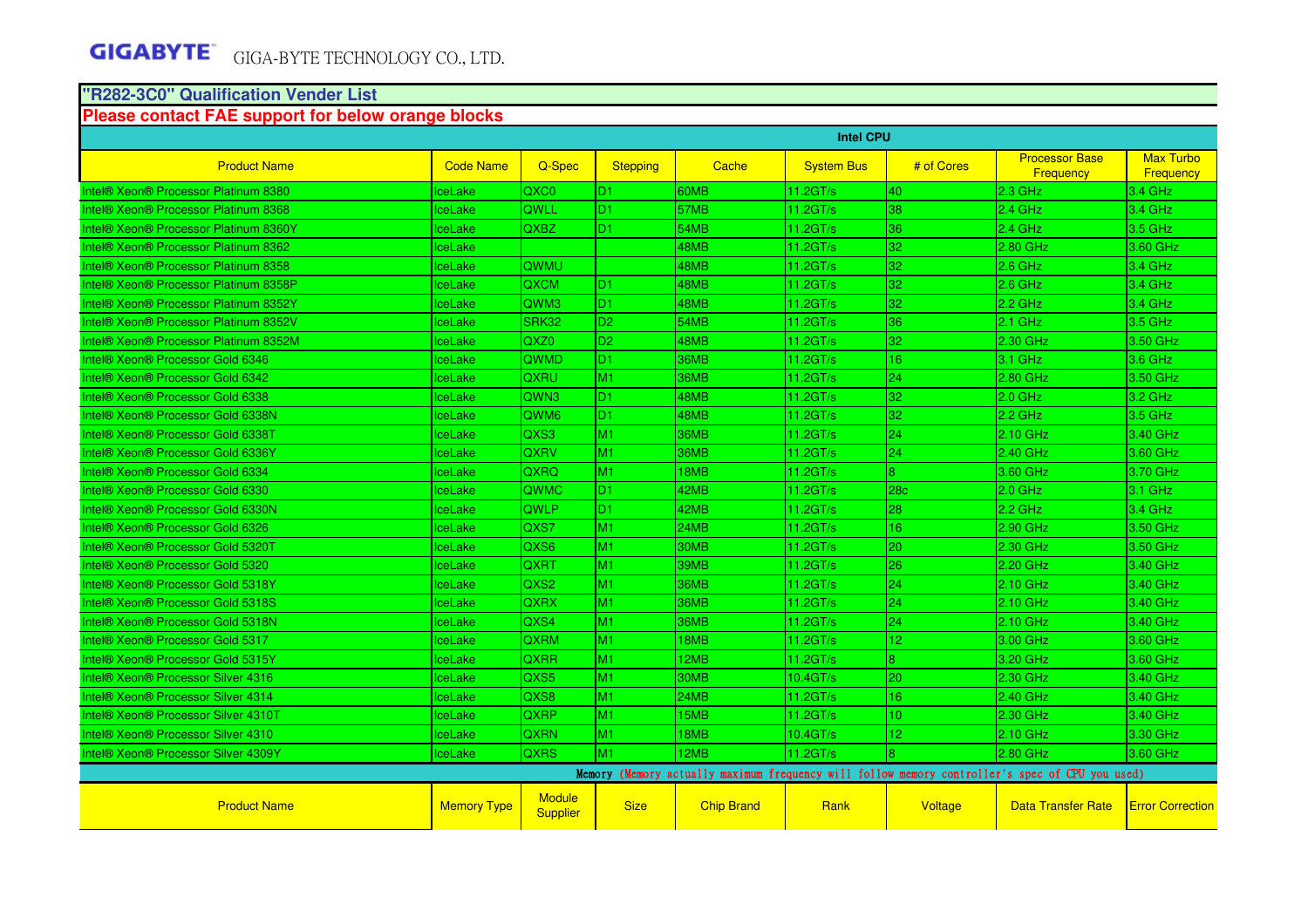|                         |                  |                |             |                        | <b>RDIMM</b> |      |                |                       |
|-------------------------|------------------|----------------|-------------|------------------------|--------------|------|----------------|-----------------------|
| M393A2K43DB2-CVFBQ      | DDR4             | <b>Samsung</b> | 16GB        | Samsung-IDT            | 2Rx8         | 1.2v | 2933MHz        | <b>ECC Registered</b> |
| M393A8G40AB2-CVFBY      | DDR4             | Samsung        | 64GB        | Samsung-IDT            | 2Rx4         | 1.2v | 2933MHz        | <b>ECC Registered</b> |
| MTA9ASF2G72PZ-2G9E1UI   | DDR4             | <b>Micron</b>  | 16GB        | <b>Micron-Rambus</b>   | 1Rx8         | 1.2v | 2933MHz        | <b>ECC Registered</b> |
| CT32G4RFD4293.2G9E2.001 | DDR4             | <b>CRUCIAL</b> | 32GB        | <b>Micron</b>          | 2Rx4         | 1.2v | 2933MHz        | <b>ECC Registered</b> |
| CT32G4RFD4293.36FE2     | DDR <sub>4</sub> | <b>CRUCIAL</b> | 32GB        | <b>Micron</b>          | 2Rx4         | 1.2v | 2933MHz        | <b>ECC Registered</b> |
| MTA36ASF4G72PZ-2G9E2TG  | DDR <sub>4</sub> | Micron         | 32GB        | Micron-Montage         | 2Rx4         | 1.2v | 2933MHz        | <b>ECC Registered</b> |
| MTA36ASF4G72PZ-2G9E2VG  | DDR4             | <b>Micron</b>  | 32GB        | Micron-IDT             | 2Rx4         | 1.2v | <b>2933MHz</b> | <b>ECC Registered</b> |
| MTA36ASF4G72PZ-2G9E2UG  | DDR4             | <b>Micron</b>  | 32GB        | <b>Micron-Rambus</b>   | 2Rx4         | 1.2v | <b>2933MHz</b> | <b>ECC Registered</b> |
| HMA82GR7DJR8N-XN T8     | DDR4             | <b>SKhynix</b> | 16GB        | <b>SKhynix-Rambus</b>  | 2Rx8         | 1.2v | 3200MHz        | <b>ECC Registered</b> |
| HMA82GR7DJR8N-XN TG     | DDR4             | <b>SKhynix</b> | 16GB        | <b>SKhynix -IDT</b>    | 2Rx8         | 1.2v | 3200MHz        | <b>ECC Registered</b> |
| HMAA8GR7CJR4N-XN T4     | DDR4             | <b>SKhynix</b> | 64GB        | <b>SKhynix-Montage</b> | 2Rx4         | 1.2v | 3200MHz        | <b>ECC Registered</b> |
| HMAA8GR7CJR4N-XN TG     | DDR4             | <b>SKhynix</b> | 64GB        | SKhynix-IDT            | 2Rx4         | 1.2v | 3200MHz        | <b>ECC Registered</b> |
| HMAA8GR7CJR4N-XN T8     | DDR4             | <b>SKhynix</b> | <b>64GB</b> | <b>SKhynix-Rambus</b>  | 2Rx4         | 1.2v | 3200MHz        | <b>ECC Registered</b> |
| MTA18ASF2G72PZ-3G2E2TI  | DDR4             | <b>Micron</b>  | 16GB        | Micron-Montage         | 1Rx4         | 1.2v | 3200MHz        | <b>ECC Registered</b> |
| MTA18ASF2G72PDZ-3G2R1TI | DDR <sub>4</sub> | Micron         | 16GB        | <b>Micron-Rambus</b>   | 2Rx8         | 1.2v | 3200MHz        | <b>ECC Registered</b> |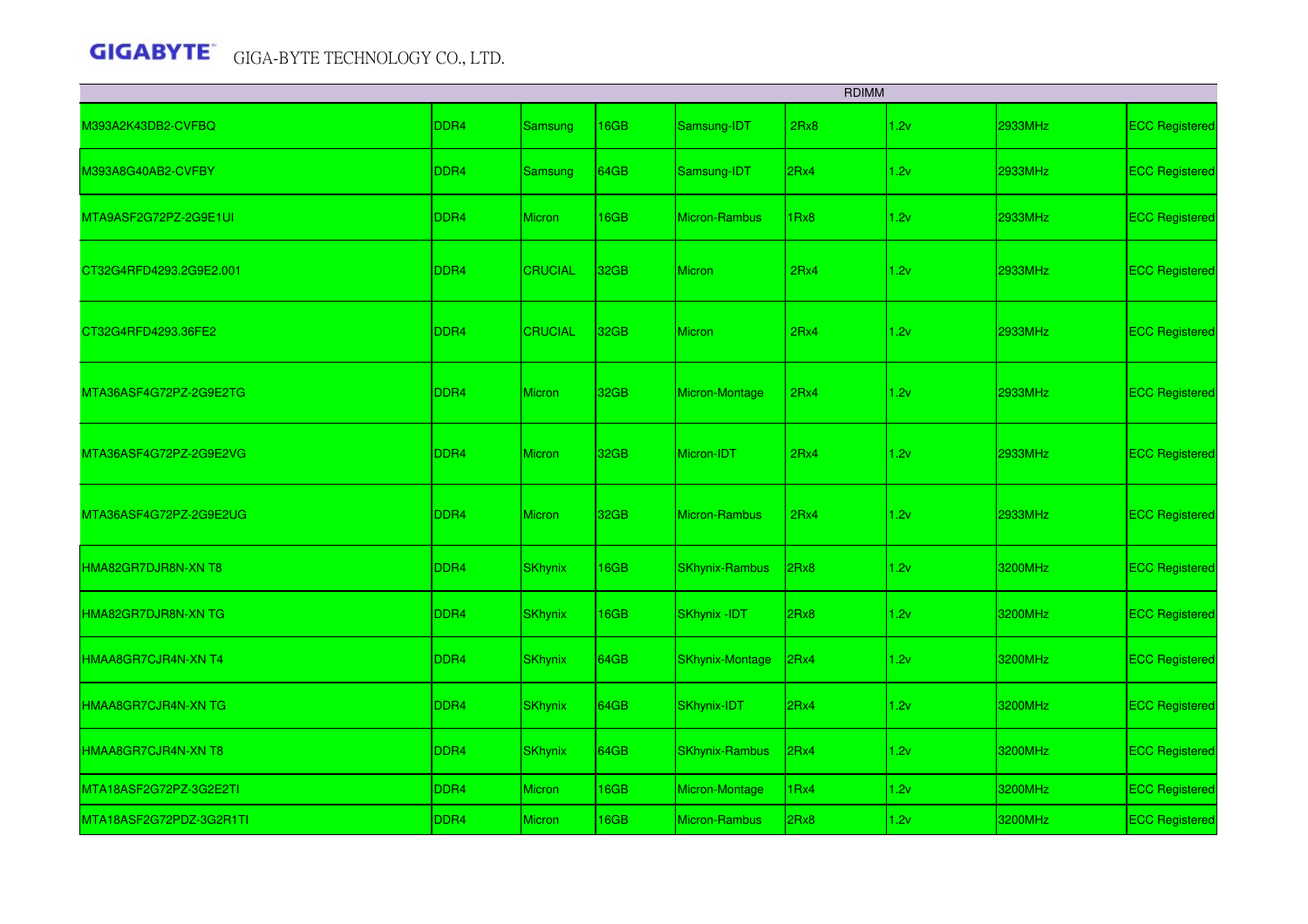| MTA18ASF2G72PDZ-3G2R1UI | DDR <sub>4</sub> | Micron         | 16GB | <b>Micron-Rambus</b>   | 2Rx8 | 1.2v | 3200MHz | <b>ECC Registered</b> |
|-------------------------|------------------|----------------|------|------------------------|------|------|---------|-----------------------|
| MTA18ASF2G72PDZ-3G2R1VI | DDR4             | <b>Micron</b>  | 16GB | <b>Micron-Rambus</b>   | 2Rx8 | 1.2v | 3200MHz | <b>ECC Registered</b> |
| MTA18ASF2G72PDZ-3G2R1UI | DDR4             | Micron         | 16GB | <b>Micron-Rambus</b>   | 2Rx8 | 1.2v | 3200MHz | <b>ECC Registered</b> |
| MTA18ASF2G72PZ-3G2R1UI  | DDR4             | Micron         | 16GB | <b>Micron-Rambus</b>   | 1Rx4 | 1.2v | 3200MHz | <b>ECC Registered</b> |
| MTA36ASF4G72PZ-3G2J3UI  | DDR4             | Micron         | 32GB | <b>Micron-Rambus</b>   | 2Rx4 | 1.2v | 3200MHz | <b>ECC Registered</b> |
| MTA36ASF4G72PZ-3G2R1UI  | DDR4             | Micron         | 32GB | <b>Micron-Rambus</b>   | 2Rx4 | 1.2v | 3200MHz | <b>ECC Registered</b> |
| MTA18ASF4G72PDZ-3G2F1VI | DDR <sub>4</sub> | Micron         | 32GB | Micron-IDT             | 2Rx8 | 1.2v | 3200MHz | <b>ECC Registered</b> |
| MTA18ASF4G72PDZ-3G2F1UI | DDR4             | <b>Micron</b>  | 32GB | <b>Micron-Rambus</b>   | 2Rx8 | 1.2v | 3200MHz | <b>ECC Registered</b> |
| MTA18ASF4G72PZ-3G2F1TI  | DDR4             | <b>Micron</b>  | 32GB | Micron-Montage         | 1Rx4 | 1.2v | 3200MHz | <b>ECC Registered</b> |
| MTA18ASF4G72PZ-3G2F1UI  | DDR4             | <b>Micron</b>  | 32GB | <b>Micron-Rambus</b>   | 1Rx4 | 1.2v | 3200MHz | <b>ECC Registered</b> |
| MTA36ASF8G72PZ-3G2F1VI  | DDR4             | <b>Micron</b>  | 64GB | Micron-IDT             | 2Rx4 | 1.2v | 3200MHz | <b>ECC Registered</b> |
| M393A2K43EB3-CWEBQ      | DDR4             | Samsung        | 16GB | Samsung-IDT            | 2Rx8 | 1.2v | 3200MHz | <b>ECC Registered</b> |
| M393A4K40DB3-CWECQ      | DDR4             | Samsung        | 32GB | Samsung-Montage        | 2Rx4 | 1.2v | 3200MHz | <b>ECC Registered</b> |
| M393A4K40DB3-CWEBQ      | DDR <sub>4</sub> | Samsung        | 32GB | Samsung-IDT            | 2Rx4 | 1.2v | 3200MHz | <b>ECC Registered</b> |
| M393A4K40DB3-CWEGQ      | DDR4             | Samsung        | 32GB | Samsung-Rambus         | 2Rx4 | 1.2v | 3200MHz | <b>ECC Registered</b> |
| M393A8G40AB2-CWEBQ      | DDR4             | <b>Samsung</b> | 64GB | Samsung-IDT            | 2Rx4 | 1.2v | 3200MHz | <b>ECC Registered</b> |
| KSM32RS4/32MER          | DDR4             | Kingston       | 32GB | <b>Micron-Rambus</b>   | 1Rx4 | 1.2v | 3200MHz | <b>ECC Registered</b> |
| AD4R3200716G22-BHYA     | DDR <sub>4</sub> | <b>ADATA</b>   | 16GB | <b>SKhynix-Montage</b> | 1Rx8 | 1.2v | 3200MHz | <b>ECC Registered</b> |
| M393A4G40BB3-CWEGQ      | DDR4             | Samsung        | 32GB | Samsung-Rambus         | 1Rx4 | 1.2v | 3200MHz | <b>ECC Registered</b> |
| M393A4K40EB3-CWEGQ      | DDR4             | Samsung        | 32GB | Samsung-Rambus         | 2Rx4 | 1.2v | 3200MHz | <b>ECC Registered</b> |
| M393A4K40EB3-CWECQ      | DDR4             | <b>Samsung</b> | 32GB | Samsung-Montage        | 2Rx4 | 1.2v | 3200MHz | <b>ECC Registered</b> |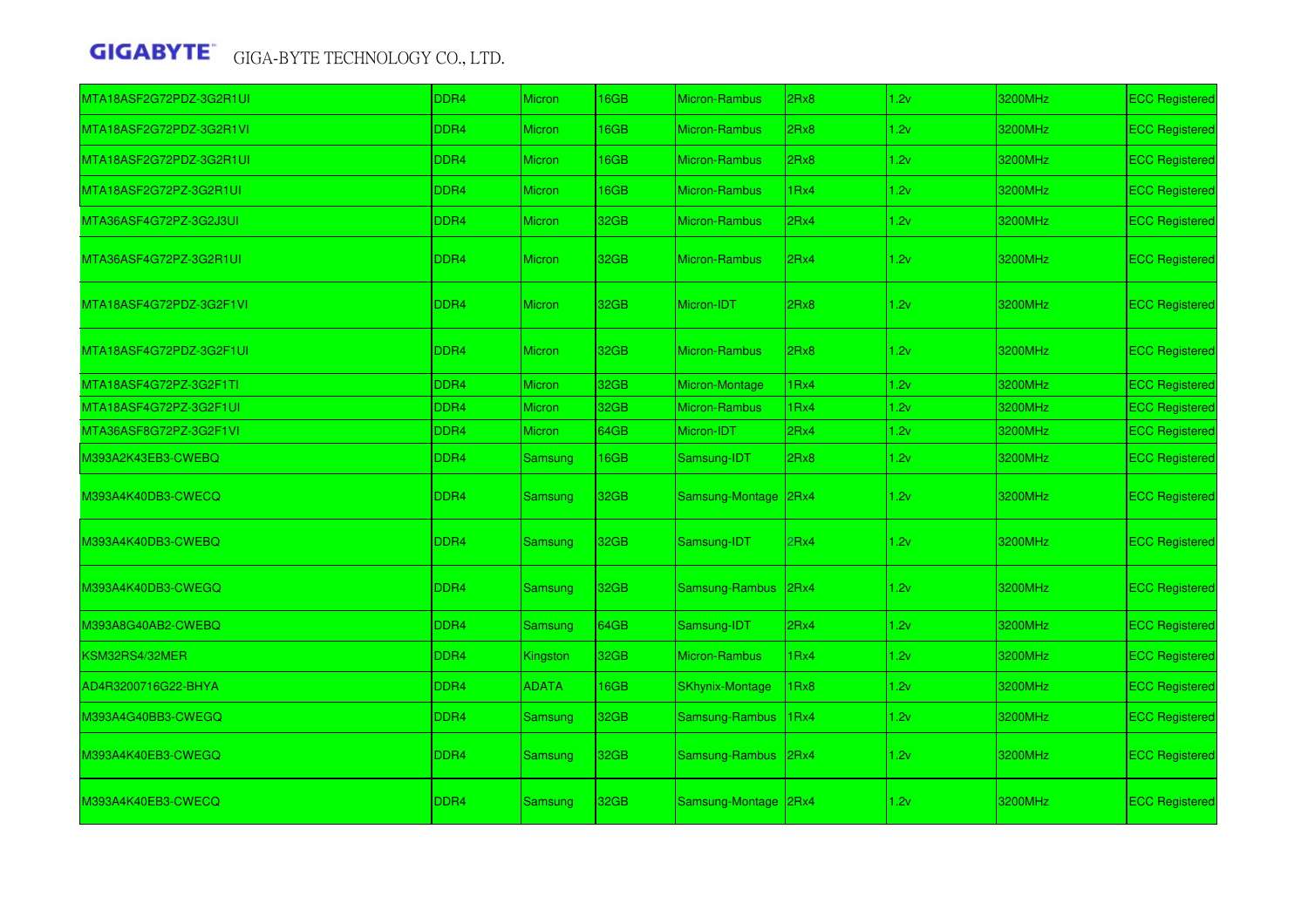| M393A4K40EB3-CWEBY      | DDR <sub>4</sub> | <b>Samsung</b> | 32GB  | Samsung-IDT          | 2Rx4          | 1.2v | 3200MHz | <b>ECC Registered</b> |
|-------------------------|------------------|----------------|-------|----------------------|---------------|------|---------|-----------------------|
| M393A8G40BB4-CWEBY      | DDR <sub>4</sub> | <b>Samsung</b> | 64GB  | Samsung-IDT          | 2Rx4          | 1.2v | 3200MHz | <b>ECC Registered</b> |
| M393AAG40M32-CAEBQ      | DDR <sub>4</sub> | <b>Samsung</b> | 128GB | <b>Samsung</b>       | <b>2S2Rx4</b> | 1.2v | 3200MHz | <b>ECC Registered</b> |
| M393AAG40M32-CAEBY      | DDR <sub>4</sub> | Samsung        | 128GB | Samsung              | 2S2Rx4        | 1.2v | 3200MHz | <b>ECC Registered</b> |
| MTA18ASF2G72PZ-3G2R1UI  | DDR <sub>4</sub> | <b>Micron</b>  | 16GB  | <b>Micron-Rambus</b> | 1Rx4          | 1.2v | 3200MHz | <b>ECC Registered</b> |
| MTA18ASF2G72PZ-3G2R1TI  | DDR <sub>4</sub> | <b>Micron</b>  | 16GB  | Micron-Montage       | 1Rx4          | 1.2v | 3200MHz | <b>ECC Registered</b> |
| MTA18ASF4G72PZ-3G2F1TI  | DDR <sub>4</sub> | <b>Micron</b>  | 32GB  | Micron-Montage       | 1Rx4          | 1.2v | 3200MHz | <b>ECC Registered</b> |
| MTA18ASF4G72PZ-3G2F1UI  | DDR <sub>4</sub> | <b>Micron</b>  | 32GB  | <b>Micron-Rambus</b> | 1Rx4          | 1.2v | 3200MHz | <b>ECC Registered</b> |
| MTA18ASF4G72PDZ-3G2F1VI | DDR <sub>4</sub> | <b>Micron</b>  | 32GB  | Micron-IDT           | 2Rx8          | 1.2v | 3200MHz | <b>ECC Registered</b> |
| MTA18ASF4G72PDZ-3G2F1UI | DDR <sub>4</sub> | <b>Micron</b>  | 32GB  | <b>Micron-Rambus</b> | 2Rx8          | 1.2v | 3200MHz | <b>ECC Registered</b> |
| MTA9ASF1G72PZ-3G2R1VI   | DDR4             | <b>Micron</b>  | 8GB   | Micron-IDT           | 1Rx8          | 1.2v | 3200MHz | <b>ECC Registered</b> |
| MTA36ASF8G72PZ-3G2F1VI  | DDR <sub>4</sub> | <b>Micron</b>  | 64GB  | Micron-IDT           | 2Rx4          | 1.2v | 3200MHz | <b>ECC Registered</b> |
| MTA9ASF2G72PZ-3G2F1UI   | DDR <sub>4</sub> | <b>Micron</b>  | 16GB  | <b>Micron-Rambus</b> | 1Rx8          | 1.2v | 3200MHz | <b>ECC Registered</b> |
| KSM32RD8/16MRR          | DDR <sub>4</sub> | Kingston       | 16GB  | <b>Micron-Rambus</b> | 2Rx8          | 1.2v | 3200MHz | <b>ECC Registered</b> |
| KSM32RD4/32MRR          | DDR <sub>4</sub> | Kingston       | 32GB  | Micron-Rambus        | 2Rx4          | 1.2v | 3200MHz | <b>ECC Registered</b> |
|                         |                  |                |       |                      | <b>LRDIMM</b> |      |         |                       |
| M386A8K40CM2-CVFBY      | DDR <sub>4</sub> | <b>Samsung</b> | 64GB  | Samsung-IDT          | 4DRx4         | 1.2v | 2933MHz | <b>ECC Registered</b> |
| M386AAG40MMB-CVFC0      | DDR <sub>4</sub> | Samsung        | 128GB | Samsung              | 4DRx4         | 1.2v | 2933MHz | <b>ECC Registered</b> |
| M386A8K40DM2-CWELQ      | DDR <sub>4</sub> | <b>Samsung</b> | 64GB  | Samsung-IDT          | 4DRx4         | 1.2v | 3200MHz | <b>ECC Registered</b> |

Intel Optane™ Persistent Memory 200 Series (Barlow PASS)**Due to thermal limitaiton, please mark as orange color if test pass**

| NMB1XBD128GQS QVSN                                                               | <b>DDR-T</b>  | <b>Ilntel</b> | 128GB        |  |  |  | 3200MHz        |  |
|----------------------------------------------------------------------------------|---------------|---------------|--------------|--|--|--|----------------|--|
| NMB1XBD256GQSQVSP                                                                | <b>IDDR-T</b> | <b>Ilntel</b> | 256GB        |  |  |  | <b>3200MHz</b> |  |
| NMB1XBD512GQS QVSQ                                                               | <b>IDDR-T</b> | <b>Ilntel</b> | <b>512GB</b> |  |  |  | <b>3200MHz</b> |  |
| HDD (If the system build-in with RAID card , please refer to RAID card QVL list) |               |               |              |  |  |  |                |  |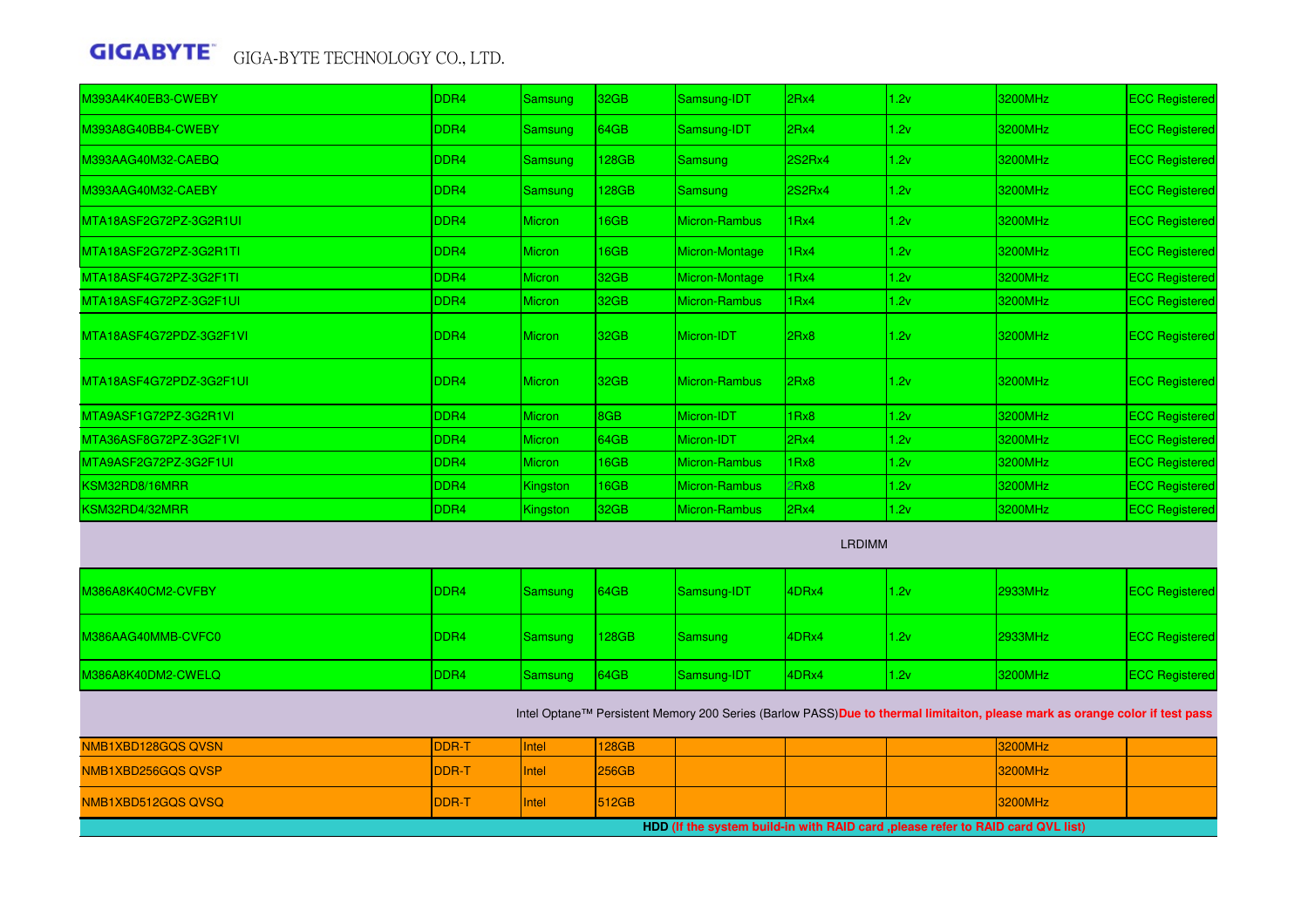| <b>Product Name</b>                     | <b>Type</b> | Vendor         | Form Factor        | Format      | <b>Capacity</b>                     | <b>Interface Speed</b> | <b>Series</b>                               | Cache        |  |
|-----------------------------------------|-------------|----------------|--------------------|-------------|-------------------------------------|------------------------|---------------------------------------------|--------------|--|
|                                         |             |                |                    |             | Seagate Enterprise Capacity 2.5 HDD |                        |                                             |              |  |
| ST2000NX0243                            | <b>SATA</b> | Seagate        | 2.5"               | 4Kn         | 2TB                                 | 6Gb/s                  | Exos 7E2000<br>(Enterprise Capacity<br>V.3) | 128MB        |  |
|                                         |             |                |                    |             | Seagate Enterprise Capacity 3.5 HDD |                        |                                             |              |  |
|                                         |             |                |                    |             |                                     |                        | Exos X10                                    |              |  |
| ST10000NM0016                           | <b>SATA</b> | Seagate        | 3.5"               | 512e        | 10TB                                | 6Gb/s                  | <b>(Enterprise Capacity</b><br>V.6          | <b>256MB</b> |  |
| ST14000NM0018                           | <b>SATA</b> | Seagate        | 3.5"               | 512e        | 14TB                                | 6Gb/s                  | Exos X14<br>(Enterprise Capacity)           | 256MB        |  |
| ST16000NM001G                           | <b>SATA</b> | Seagate        | 3.5"               | 512e/4Kn    | 16TB                                | 6Gb/s                  | EXOS X16                                    | <b>256MB</b> |  |
| ST16000NM001G                           | <b>SATA</b> | Seagate        | 3.5"               | 512e/4Kn    | 16TB                                | 6Gb/s                  | EXOS X16                                    | 256MB        |  |
| ST18000NM000J                           | <b>SATA</b> | Seagate        | 3.5"               | 512e/4Kn    | 18TB                                | 6Gb/s                  | EXOS X18                                    | <b>256MB</b> |  |
| ST20000NM007D                           | <b>SATA</b> | Seagate        | 3.5"               | 512e/4Kn    | 20TB                                | 6Gb/s                  | EXOS X20                                    | <b>256MB</b> |  |
| ST10000NM017B                           | <b>SATA</b> | Seagate        | 3.5"               | 512e        | <b>OTB</b>                          | 6Gb/s                  | <b>EXOS 7E10</b>                            | 256MB        |  |
| <b>WD Enterprise Hard Drives</b>        |             |                |                    |             |                                     |                        |                                             |              |  |
| <b>WUS721010ALE6L4</b>                  | <b>SATA</b> | <b>WD</b>      | 3.5"               | 512e        | 10TB                                | 6Gb/s                  | Ultrastar <sup>®</sup> DC HC330             | <b>256MB</b> |  |
| Toshiba Enterprise Hard Drives          |             |                |                    |             |                                     |                        |                                             |              |  |
| MG08ADA800E                             | <b>SATA</b> | Toshiba        | 3.5"               | 512e        | 8TB                                 | 6Gb/s                  | <b>MG08-D</b>                               | <b>256MB</b> |  |
| MG09ACA18TE                             | <b>SATA</b> | Toshiba        | 3.5"               | 512e        | 18TB                                | 12Gb/s                 | <b>MG09</b>                                 | <b>256MB</b> |  |
| MG07ACA14TE                             | <b>SATA</b> | Toshiba        | 3.5"               | 512e        | 14TB                                | 6Gb/s                  | Capacity                                    | <b>256MB</b> |  |
|                                         |             |                |                    |             | <b>SATA/SAS SSD</b>                 |                        |                                             |              |  |
| <b>Product Name</b>                     | <b>Type</b> | Vendor         | <b>Form Factor</b> | Interface   | <b>Capacity</b>                     | <b>Interface Speed</b> | <b>FW</b>                                   |              |  |
|                                         |             |                |                    |             | <b>SATA SSD</b>                     |                        |                                             |              |  |
| MTFDDAK3T8TDS-1AW1ZABYY (5300 PRO)      | SSD         | Micron         | 2.5"               | <b>SATA</b> | 3.84TB                              | 6Gb/s                  |                                             |              |  |
| MTFDDAK1T9TDS-1AW1ZABYY (5300 PRO)      | <b>SSD</b>  | Micron         | 2.5"               | <b>SATA</b> | 1.92TB                              | 6Gb/s                  |                                             |              |  |
| SSB1K9GTLCG-D2-SME520GBT ESM1220 Series | <b>SSD</b>  | Phison         | 2.5"               | <b>SATA</b> | 1.92TB                              | 6Gb/s                  |                                             |              |  |
| MTFDDAK3T8TDS-1AW1ZABYY (5300 PRO)      | SSD         | Micron         | 2.5"               | <b>SATA</b> | 3.84TB                              | 6Gb/s                  |                                             |              |  |
| MTFDDAK1T9TDS-1AW1ZABYY (5300 PRO)      | <b>SSD</b>  | <b>Micron</b>  | 2.5"               | <b>SATA</b> | 1.92TB                              | 6Gb/s                  |                                             |              |  |
| MZ7L3480HCHQ-00A07 PM893 Series         | <b>SSD</b>  | <b>Samsung</b> | 2.5"               | <b>SATA</b> | 480GB                               | 6Gb/s                  |                                             |              |  |
| MZ7L33T8HBLT-00A07 PM893 Series         | <b>SSD</b>  | <b>Samsung</b> | 2.5"               | <b>SATA</b> | 3.84TB                              | 6Gb/s                  |                                             |              |  |
| SSDSC2KG019T8 D3-S4610 Series           | <b>SSD</b>  | Intel          | 2.5"               | <b>SATA</b> | 1.92TB                              | 6Gb/s                  |                                             |              |  |
| SSDSC2KB019T8 D3-S4510 Series           | <b>SSD</b>  | Intel          | 2.5"               | <b>SATA</b> | 1.92TB                              | 6Gb/s                  |                                             |              |  |
| XA960LE10063                            | <b>SSD</b>  | Seagate        | 2.5"               | <b>SATA</b> | 960GB                               | 6Gb/s                  |                                             |              |  |
| XA480LE10063                            | <b>SSD</b>  | Seagate        | 2.5"               | <b>SATA</b> | 480GB                               | 6Gb/s                  |                                             |              |  |
| SSB1K9GTLCG-D2-SME520GBT ESM1220 Series | <b>SSD</b>  | Phison         | 2.5"               | <b>SATA</b> | 1.92TB                              | 6Gb/s                  |                                             |              |  |
| KHK61RSE960G                            | <b>SSD</b>  | Toshiba        | 2.5"               | <b>SATA</b> | 960GB                               | 6Gb/s                  |                                             |              |  |
|                                         |             |                |                    |             | <b>PCIe SSD</b>                     |                        |                                             |              |  |
| <b>Product Name</b>                     | <b>Type</b> | <b>Vendor</b>  | <b>Form Factor</b> | Interface   | <b>Capacity</b>                     | <b>Interface Speed</b> |                                             |              |  |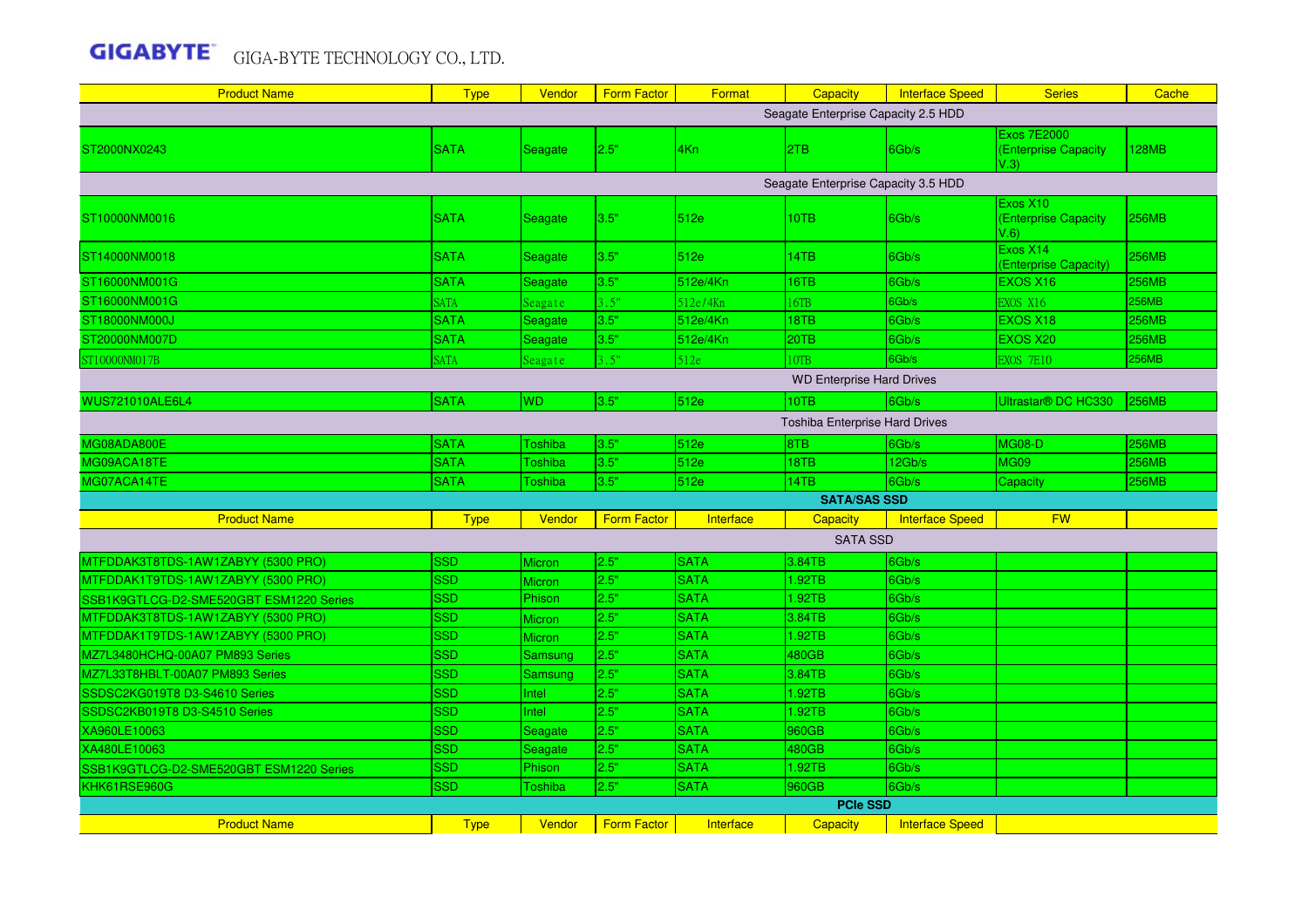| Samsung PM1725b MZPLL3T2HAJQ PCIe Gen3 x8 3.2TB | PCIe                       | Samsung                        | <b>PCI-E 3.0</b>   | PCle(NVMe)                                | 3.2TB                         | PCIe Gen3 x8                         |                            |  |
|-------------------------------------------------|----------------------------|--------------------------------|--------------------|-------------------------------------------|-------------------------------|--------------------------------------|----------------------------|--|
|                                                 |                            |                                |                    |                                           | U.2                           |                                      |                            |  |
| <b>Product Name</b>                             | <b>Type</b>                | Vendor                         | <b>Form Factor</b> | Interface                                 | Capacity                      | <b>Interface Speed</b>               |                            |  |
|                                                 |                            |                                |                    |                                           | U.2 (VROC support)            |                                      |                            |  |
| SSDPE2KE032T801 P4610 Series                    | U.2                        | Intel                          | 2.5"               | SFF8639(NVMe)                             | 3.2TB                         | PCIe Gen3 x4                         |                            |  |
| SSDPE2KX020T801 P4510 Series                    | U.2                        | Intel                          | 2.5"               | <b>SFF8639(NVMe)</b>                      | 2TB                           | PCIe Gen3 x4                         |                            |  |
|                                                 |                            |                                |                    |                                           | U.2                           |                                      |                            |  |
| WUS4CB032D7P3E3 Ultrastar DC SN640 Series       | U.2                        | WD.                            | 2.5"               | SFF8639(NVMe)                             | 3.2TB                         | PCle Gen3 x4                         |                            |  |
| DPRD3104T0T503T8 R5100 Series                   | U.2                        | <b>DapuStor</b>                | 2.5"               | <b>SFF8639(NVMe)</b>                      | 3.84TB                        | PCIe Gen4 x4                         |                            |  |
| <b>PWFX100 3.2TB</b>                            | U.2                        | <b>PHISON</b>                  | 2.5"               | <b>SFF8639(NVMe)</b>                      | 3.2TB                         | PCIe Gen3 x4                         |                            |  |
| SSDPF2NV153TZ D5-P5316 Series                   | U.2                        | Intel                          | 2.5"               | <b>SFF8639(NVMe)</b>                      | 15.35TB                       | PCIe Gen4 x4                         |                            |  |
| SSDPE2KE032T801 P4610 Series                    | U.2                        | Intel                          | 2.5"               | <b>SFF8639(NVMe)</b>                      | 3.2TB                         | PCIe Gen3 x4                         |                            |  |
| SSDPE2KX020T801 P4510 Series                    | U.2                        | Intel                          | 2.5"               | SFF8639(NVMe)                             | 2TB                           | PCIe Gen3 x4                         |                            |  |
| MZQLW1T9HMJP PM963 Series                       | U.2                        | Samsung                        | 2.5"               | SFF8639(NVMe)                             | 1.92TB                        | PCIe Gen3 x4                         |                            |  |
| MTFDHBE960TDF 7300 Pro Series                   | U.2                        | Micron                         | 2.5"               | <b>SFF8639(NVMe)</b>                      | 960GB                         | PCIe Gen3 x4                         | MTFDHBE960TDF-1AW4ZABYY    |  |
| KCD51LUG960G CD5 Series                         | U.2                        | <b>KIOXIA</b>                  | 2.5"               | SFF8639(NVMe)                             | 960GB                         | PCIe Gen3 x4                         |                            |  |
| PS5012-E12                                      | U.2                        | <b>PHISON</b>                  | 2.5"               | SFF8639(NVMe)                             | 1.92TB                        | PCIe Gen3 x4                         |                            |  |
| <b>PWFX100 3.2TB</b>                            | U.2                        | <b>PHISON</b>                  | 2.5"               | SFF8639(NVMe)                             | 3.2TB                         | PCIe Gen3 x4                         |                            |  |
| WUS4C6432DSP3X Ultrastar DC SN840 Series        | U.2                        | WD.                            | 2.5"               | SFF8639(NVMe)                             | 3.2TB                         | PCIe Gen3 x4                         |                            |  |
|                                                 |                            |                                |                    |                                           | U.3                           |                                      |                            |  |
| KCM61RUL3T84 CM6-R Series                       | U.3                        | KIOXIA                         | 2.5"               | SFF8639(NVMe)                             | 3.84TB                        | PCIe Gen4 x4                         |                            |  |
| MTFDKCB7T6TDZ 7400 Pro Series                   | U.3                        | <b>Micron</b>                  | 2.5"               | SFF8639(NVMe)                             | 7.68TB                        | PCIe Gen4 x4                         |                            |  |
| KCD6XLUL3T84 CD6-R Series                       | U.3                        | KIOXIA                         | 2.5"               | <b>SFF8639(NVMe)</b>                      | 3.84TB                        | PCIe Gen4 x4                         |                            |  |
|                                                 |                            |                                |                    |                                           | <b>SATA DOM</b>               |                                      |                            |  |
| <b>Product Name</b>                             | <b>Type</b>                | Vendor                         | <b>Capacity</b>    | <b>Flash Type</b>                         | <b>Max. Channels</b>          | <b>Max. Power</b><br>Consumption     |                            |  |
|                                                 |                            |                                |                    |                                           | <b>SATA III</b>               |                                      |                            |  |
| Innodisk SATADOM-SL 3ME4 DESSL-64GM41BC1SCB     | <b>Vertical</b>            | <b>INNODISK</b>                | 64GB               | <b>MLC</b>                                |                               | 1 0.734 W                            |                            |  |
| Innodisk SATADOM-SL 3ME4 DESSL-A28M41BCADCB-D33 | Vertical                   | <b>INNODISK</b>                | 128GB              | <b>MLC</b>                                |                               | 11.02 W                              |                            |  |
| Innodisk SATADOM-ML 3ME4 DESML-64GM41BCADCB     | Vertical                   | <b>INNODISK</b>                | 64GB               | <b>MLC</b>                                |                               | 2 0.815 W                            |                            |  |
| Innodisk SATADOM-SH TYPE C 3ME4 DESSC-          |                            |                                |                    |                                           |                               |                                      |                            |  |
| 64GM41BC1SCB                                    | Horizontal                 | <b>INNODISK</b>                | 64GB               | MLC                                       |                               | 1 0.626 W                            |                            |  |
|                                                 |                            |                                |                    |                                           | <b>RAID Cards</b>             |                                      |                            |  |
| <b>Product Name</b>                             | RAID-on-Chip<br>Controller | <b>Host Bus</b><br><b>Type</b> |                    | <b>Internal Ports Internal Connectors</b> | <b>External Ports</b>         | <b>External</b><br><b>Connectors</b> | <b>Data Transfer Rates</b> |  |
|                                                 |                            |                                |                    |                                           | <b>GIGABYTE Storage Cards</b> |                                      |                            |  |
| <b>CSA3548</b>                                  | <b>LSI SAS 3008</b>        | <b>PCIe Gen3</b>               |                    |                                           |                               | 2 x Mini-SAS HD<br><b>SFF-8644</b>   | Up to 12Gb/s per port      |  |
| <b>CRA4548</b>                                  | <b>LSI SAS 3108</b>        | PCIe Gen3                      |                    | 2 x Mini-SAS HD<br><b>SFF-8643</b>        |                               | 1 x Mini-SAS HD<br><b>SFF-8644</b>   | Up to 12Gb/s per port      |  |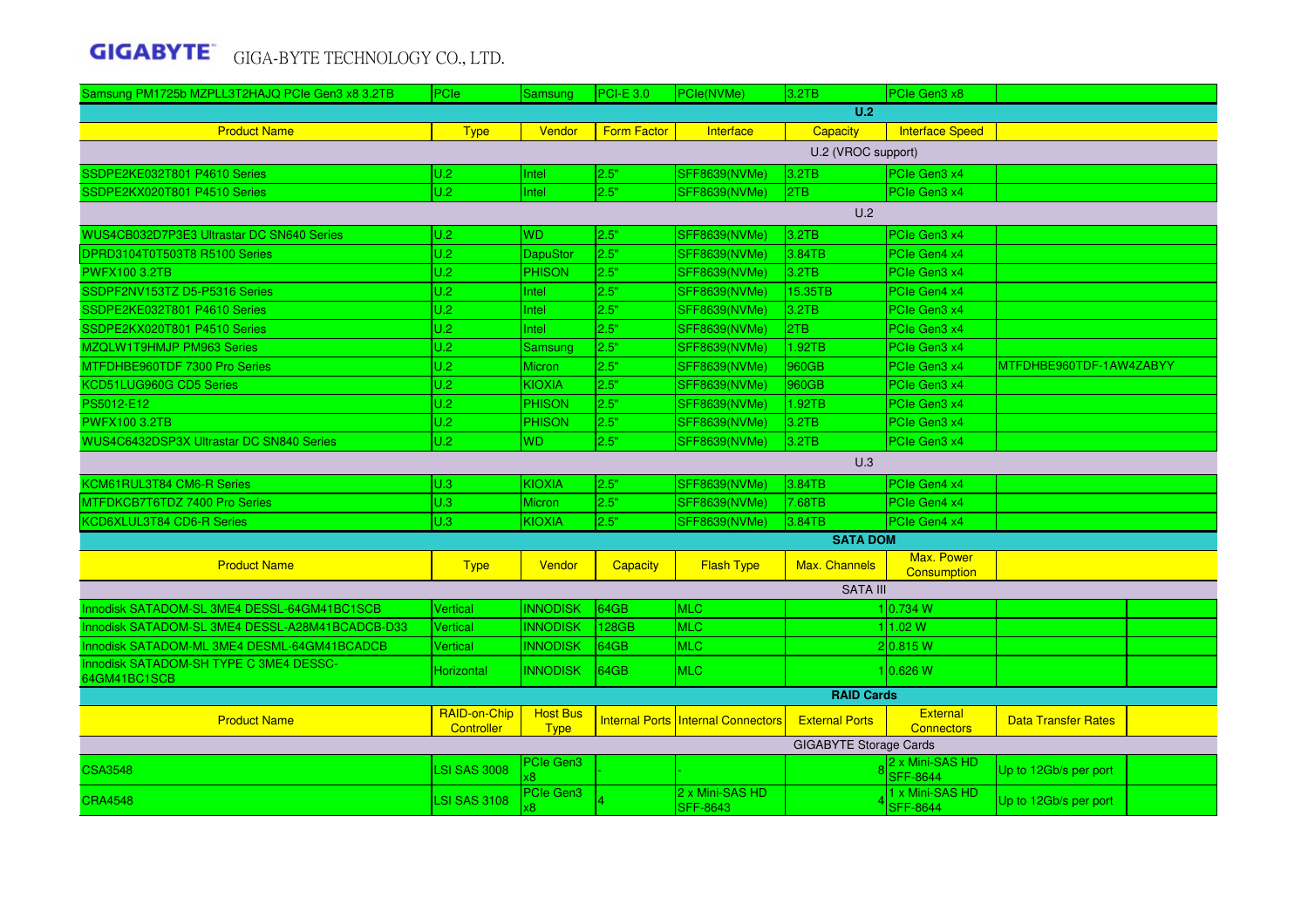|                                    |                                                    | <b>PCIe Gen3</b>           |                                                                | 2 x Mini-SAS HD                    |                                  |                                    |                       |  |  |
|------------------------------------|----------------------------------------------------|----------------------------|----------------------------------------------------------------|------------------------------------|----------------------------------|------------------------------------|-----------------------|--|--|
| <b>CRA4648</b>                     | <b>LSI SAS 3108</b>                                |                            |                                                                | <b>SFF-8643</b>                    |                                  |                                    | Up to 12Gb/s per port |  |  |
| <b>CRA4448</b>                     | <b>LSI SAS 3108</b>                                | PCIe Gen3                  |                                                                | 2 x Mini-SAS HD<br><b>SFF-8643</b> |                                  |                                    | Up to 12Gb/s per port |  |  |
| <b>CRAO438</b>                     | <b>LSI SAS 3108</b>                                | <b>OCP PCIe</b><br>Gen3 x8 |                                                                | 2 x8 SlimSAS SFF-<br>8654          |                                  |                                    | Up to 12Gb/s per port |  |  |
| <b>CRAO358</b>                     | <b>LSI SAS 3008</b>                                | <b>OCP</b> PCIe<br>Gen3 x8 |                                                                | 1 x4 SlimSAS SFF-<br>8654          |                                  | 11 x OCuLink port                  | Up to 12Gb/s per port |  |  |
| <b>CRAO558</b>                     | <b>LSI SAS 3108</b>                                | <b>OCP PCIe</b><br>Gen3 x8 |                                                                | 1 x4 SlimSAS SFF-<br>8654          |                                  | 11 x OCuLink port                  | Up to 12Gb/s per port |  |  |
| <b>CRA3338</b>                     | <b>LSI SAS 3008</b>                                | <b>PCIe Gen3</b>           |                                                                | 2 x Mini-SAS HD<br><b>SFF-8643</b> |                                  |                                    | Up to 12Gb/s per port |  |  |
| <b>CSA3548</b>                     | <b>LSI SAS 3008</b>                                | <b>PCIe Gen3</b><br>8      |                                                                |                                    |                                  | 2 x Mini-SAS HD<br><b>SFF-8644</b> | Up to 12Gb/s per port |  |  |
| <b>CRA4548</b>                     | <b>LSI SAS 3108</b>                                | <b>PCIe Gen3</b>           |                                                                | 2 x Mini-SAS HD<br><b>SFF-8643</b> |                                  | 1 x Mini-SAS HD<br><b>SFF-8644</b> | Up to 12Gb/s per port |  |  |
| <b>CRA4648</b>                     | <b>LSI SAS 3108</b>                                | PCIe Gen3                  |                                                                | 2 x Mini-SAS HD<br><b>SFF-8643</b> |                                  |                                    | Up to 12Gb/s per port |  |  |
| <b>CRA4448</b>                     | <b>LSI SAS 3108</b>                                | <b>PCIe Gen3</b>           |                                                                | 2 x Mini-SAS HD<br><b>SFF-8643</b> |                                  |                                    | Up to 12Gb/s per port |  |  |
| <b>CRAO438</b>                     | <b>LSI SAS 3108</b>                                | <b>OCP</b> PCIe<br>Gen3 x8 |                                                                | 2 x8 SlimSAS SFF-<br>8654          |                                  |                                    | Up to 12Gb/s per port |  |  |
| <b>CRAO338</b>                     | <b>LSI SAS 3008</b>                                | <b>OCP PCIe</b><br>Gen3 x8 |                                                                | 2 x8 SlimSAS SFF-<br>8654          |                                  |                                    | Up to 12Gb/s per port |  |  |
| <b>CRAO358</b>                     | <b>LSI SAS 3008</b>                                | <b>OCP PCIe</b><br>Gen3 x8 |                                                                | 1 x4 SlimSAS SFF-<br>8654          |                                  | 11 x OCuLink port                  | Up to 12Gb/s per port |  |  |
| <b>CRAO558</b>                     | <b>LSI SAS 3108</b>                                | <b>OCP PCIe</b><br>Gen3 x8 |                                                                | 1 x4 SlimSAS SFF-<br>8654          |                                  | 11 x OCuLink port                  | Up to 12Gb/s per port |  |  |
|                                    |                                                    |                            |                                                                |                                    | <b>LSI RAID Controller Cards</b> |                                    |                       |  |  |
| MegaRAID 9560-16i without Tri-mode | <b>SAS3916 Tri-</b><br>Mode RAID-on-<br>Chip (ROC) | PCIe Gen4                  | 16                                                             | 2 x8 SlimSAS SFF<br>8654           |                                  |                                    | Up to 12Gb/s per port |  |  |
|                                    |                                                    |                            |                                                                |                                    | LSI Host Bus Adapters (HBAs)     |                                    |                       |  |  |
| <b>LSI SAS 9300-8e</b>             | <b>SAS3008</b>                                     | <b>PCIe Gen3</b><br>κ8     |                                                                |                                    |                                  | 2 x Mini-SAS HD<br><b>SFF-8644</b> | Up to 12Gb/s per port |  |  |
| LSI SAS 9500-16i without Tri-mode  | <b>SAS3816</b>                                     | PCIe Gen4<br>x8            | 16                                                             | 2 x8 SlimSAS SFF<br>8654           |                                  |                                    | Up to 12Gb/s per port |  |  |
| LSI SAS 9500-16e without Tri-mode  | SAS3816                                            | PCIe Gen4<br>κ8.           |                                                                |                                    |                                  | 164 x4 SFF-8644                    | Up to 12Gb/s per port |  |  |
| <b>LSI NVMe Switch Adapter</b>     |                                                    |                            |                                                                |                                    |                                  |                                    |                       |  |  |
| P411W-32P                          | <b>PEX88048</b>                                    | <b>PCle Gen4</b><br>x16    | 8 x4, 16 x2.<br>or $32 \times 1$<br><b>NVMe SSD</b><br>connect | 4 x8 SlimSAS SFF-<br>8654          |                                  |                                    |                       |  |  |
| Microsemi RAID Cards               |                                                    |                            |                                                                |                                    |                                  |                                    |                       |  |  |
| SmartRAID 3154-16i                 | <b>PM8236</b>                                      | <b>PCIe Gen3</b><br>κ8     | 16                                                             | 4 x Mini-SAS HD<br><b>SFF-8643</b> |                                  |                                    | Up to 12Gb/s per port |  |  |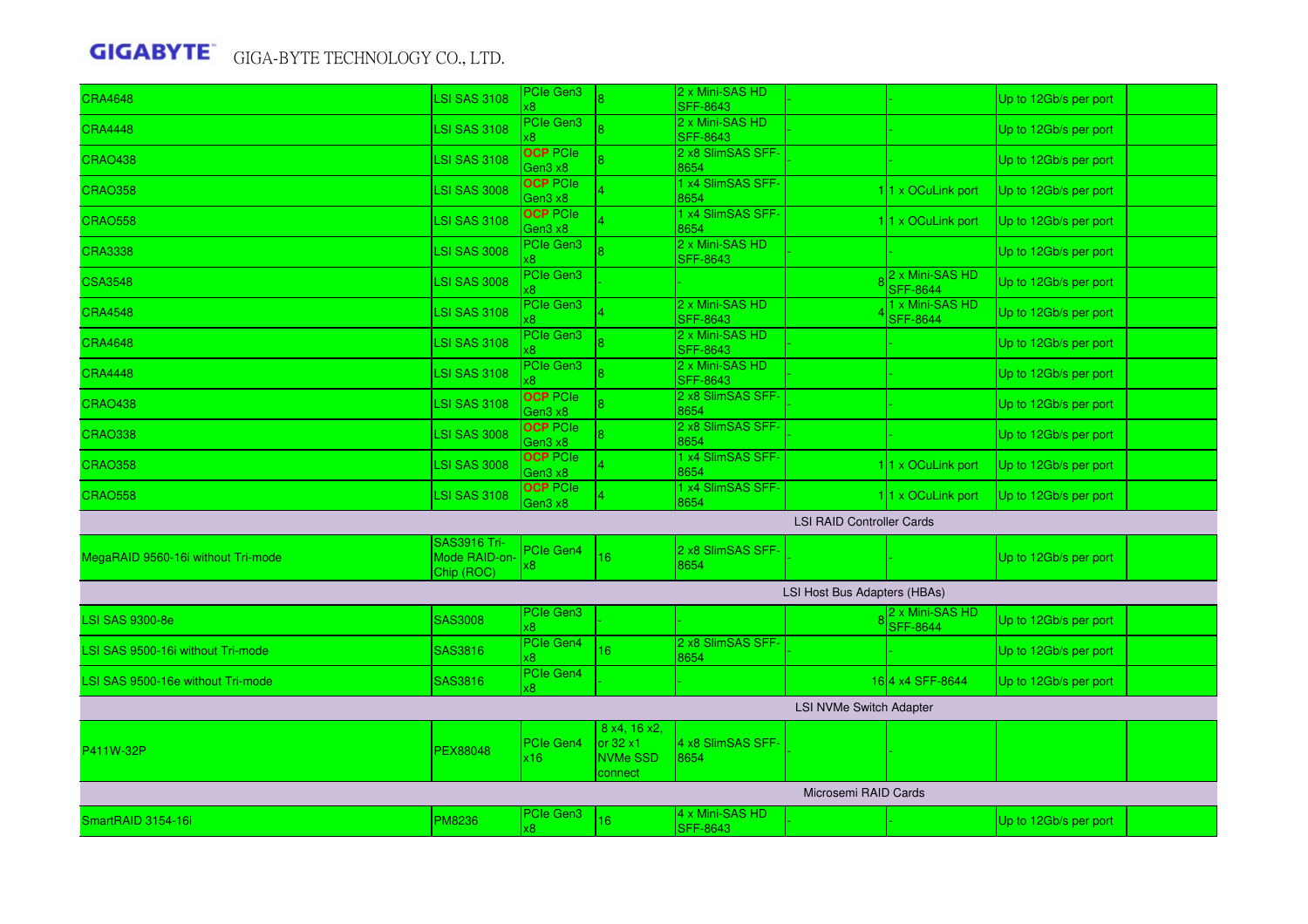|                                                      |                                                    |                          |                              |                                    | Microsemi Host Bus Adapters |                  |                                            |
|------------------------------------------------------|----------------------------------------------------|--------------------------|------------------------------|------------------------------------|-----------------------------|------------------|--------------------------------------------|
| SmartHBA 2100-8i                                     | <b>PM8222</b>                                      | PCIe Gen3                |                              | 2 x Mini-SAS HD<br><b>SFF-8643</b> |                             |                  | Up to 12Gb/s per port                      |
|                                                      |                                                    |                          |                              |                                    | LSI Tri-mode card           |                  |                                            |
| MegaRAID 9560-16i with Tri-mode                      | <b>SAS3916 Tri-</b><br>Mode RAID-on-<br>Chip (ROC) | PCIe Gen4<br>x8.         | 16                           | 2 x8 SlimSAS SFF-<br>8654          |                             |                  | Up to 12Gb/s per port                      |
|                                                      |                                                    |                          |                              |                                    | <b>LAN Cards</b>            |                  |                                            |
| <b>Product Name</b>                                  | <b>Connector</b>                                   |                          | <b>System Interface Type</b> | # of Ports                         |                             | <b>Data Rate</b> |                                            |
|                                                      |                                                    |                          |                              |                                    | <b>GIGABYTE LAN Cards</b>   |                  |                                            |
| <b>CLNO832</b>                                       | $SFP+$                                             | <b>OCP</b> PCIe Gen2 x8  |                              | Dual                               | 10Gb/s per port             |                  | <b>INTEL 82599ES Support OCP 2.0 type1</b> |
| CLNOQ42                                              | SFP <sub>28</sub>                                  | <b>OCP</b> PCIe Gen3 x8  |                              | Dual                               | 25Gb/s per port             |                  | Qlogic (Cavium) QL41401-A2G Support        |
| <b>CLNO222</b>                                       | <b>RJ-45</b>                                       | OCP PCIe Gen3 x4         |                              | <b>Dual</b>                        | 10Gb/s per port             |                  | INTEL X550-AT2 Support OCP 2.0 type        |
| <b>CLN4831</b>                                       | $SFP+$                                             | PCIe Gen2 x8             |                              | Single                             | 10Gb/s per port             |                  | INTEL 82599EN                              |
| <b>CLN4832</b>                                       | $SFP+$                                             | PCIe Gen2 x8             |                              | <b>Dual</b>                        | 10Gb/s per port             |                  | <b>INTEL 82599ES</b>                       |
| <b>CLN4751</b>                                       | QSFP+                                              | PCIe Gen3 x8             |                              | Single                             | 40Gb/s per port             |                  | <b>INTEL XL710</b>                         |
| <b>CLN4752</b>                                       | QSFP+                                              | PCIe Gen3 x8             |                              | <b>Dual</b>                        | 40Gb/s per port             |                  | <b>INTEL XL710</b>                         |
| <b>CLN4121</b>                                       | <b>RJ-45</b>                                       | PCIe Gen3 x4             |                              | Single                             | 10Gb/s per port             |                  | <b>INTEL X550-AT</b>                       |
| <b>CLN4222</b>                                       | $RJ-45$                                            | PCIe Gen3 x4             |                              | <b>Dual</b>                        | 10Gb/s per port             |                  | <b>INTEL X550-AT2</b>                      |
| <b>CLN4224</b>                                       | <b>RJ-45</b>                                       | PCIe Gen3 x4             |                              | Quad                               | 10Gb/s per port             |                  | INTEL X550-AT2                             |
| <b>CLN4C42</b>                                       | SFP <sub>28</sub>                                  | PCIe Gen3 x16            |                              | <b>Dual</b>                        | 25Gb/s per port             |                  | Mellanox ConnectX-4                        |
| <b>CLN4C44</b>                                       | SFP <sub>28</sub>                                  | PCIe Gen3 x16            |                              | Quad                               | 25Gb/s per port             |                  | <b>Mellanox ConnectX-4</b>                 |
| <b>CLN4M34</b>                                       | SFP <sub>28</sub>                                  | PCIe Gen3 x16            |                              | Quad                               | 10Gb/s per port             |                  | <b>Mellanox ConnectX-4</b>                 |
|                                                      |                                                    |                          |                              |                                    | Intel 10GbE                 |                  |                                            |
| Intel® Ethernet Network Adapter X722-DA4             | $\overline{\text{SFP}_{+}}$                        | PCIe Gen3 x8             |                              | Quad                               | 10Gb/s per port             |                  |                                            |
|                                                      |                                                    |                          |                              |                                    | Intel_25GbE                 |                  |                                            |
| Intel® Ethernet Network Adapter E810-XXVDA4          | SFP <sub>28</sub>                                  | PCIe Gen4 x16            |                              | Quad                               | 25Gb/s per port             |                  |                                            |
| Intel® Ethernet Network Adapter XXV710-DA2 for OCP   | SFP <sub>28</sub>                                  | <b>OCP</b> PCIe Gen3 x8  |                              | Dual                               | 25Gb/s per port             |                  | Support OCP 2.0 type1                      |
| Intel® Ethernet Network Adapter XXV710-DA2           | SFP <sub>28</sub>                                  | PCIe Gen3 x8             |                              | Dual                               | 25Gb/s per port             |                  |                                            |
|                                                      |                                                    |                          |                              |                                    | Intel 40GbE                 |                  |                                            |
| Intel® Ethernet Converged Network Adapter XL710-QDA2 | QSFP+                                              | PCIe Gen3 x8             |                              | Dual                               | 40Gb/s per port             |                  |                                            |
|                                                      |                                                    |                          |                              |                                    | Intel 100GbE                |                  |                                            |
| Intel® Ethernet Network Adapter E810-CQDA2 for OCP   | QSFP28                                             | <b>OCP</b> PCIe Gen4 x16 |                              | Dual                               | 100Gb/s per port            |                  | Support OCP 3.0                            |
| Intel® Ethernet Network Adapter E810-CQDA2           | QSFP28                                             | PCIe Gen4 x16            |                              | Dual                               | 100Gb/s per port            |                  |                                            |
|                                                      |                                                    |                          |                              |                                    | <b>Mellanox ConnectX</b>    |                  |                                            |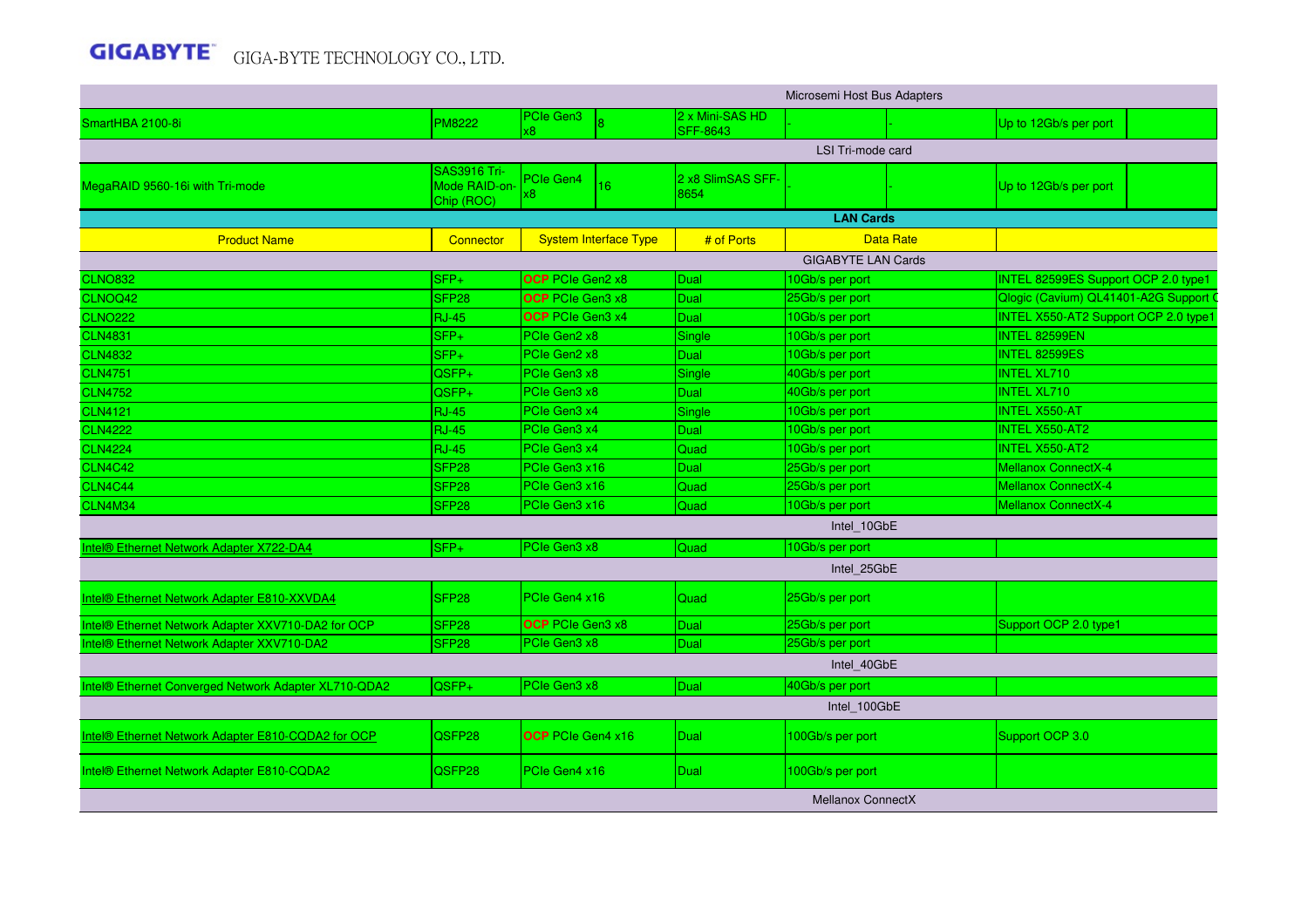| SFP <sub>28</sub><br><b>OCP</b> PCIe Gen4 x16<br>Dual<br>25Gb/s per port<br><b>OCP</b> PCIe Gen4 x16<br>QSFP28<br>100Gb/s per port<br>Dual<br>Mellanox ConnectX-5 Ex EN<br>QSFP28<br>PCIe Gen4 x16<br>100Gb/s per port<br>Dual<br>PCIe Gen3 x16<br><b>Mellanox ConnectX-5 EN</b><br>100Gb/s per port<br>QSFP28<br>Dual<br>PCIe Gen3 x16<br>100Gb/s per port<br><b>Mellanox ConnectX-5 EN</b><br>QSFP28<br>Single<br>Mellanox VPI Adapter Cards<br>PCIe Gen4 x16<br>200Gb/s per port<br>QSFP56<br>Dual<br>QSFP56<br><b>OCP</b> PCIe Gen4 x16<br>200Gb/s per port<br><b>Dual</b><br>QSFP56<br>PCIe Gen4 x16<br>200Gb/s per port<br><b>Single</b><br>QSFP56<br>PCIe Gen4 x16<br>100Gb/s per port<br><b>Single</b><br>PCIe Gen3 x16<br>100Gb/s per port<br>Mellanox ConnectX-5 VPI (InfiniBand)<br>QSFP28<br>Single<br>(Mellanox) NVIDIA BlueField-2 DPU Cards<br>PCIe Gen3 x16<br>100Gb/s per port<br>QSFP28<br>Single<br>PCIe Gen3 x8<br>10Gb/s per port<br>$RJ-45$<br>Dual<br>Broadcom (Emulex) Ethernet Networking Adapters<br><b>BCM57508</b><br>QSFP56<br>PCIe Gen4 x16<br>100Gb/s per port<br><b>Dual</b><br><b>BCM57414</b><br>SFP <sub>28</sub><br>PCIe Gen3 x8<br>25Gb/s per port<br>Dual<br>BCM57508 / Support OCP 3.0<br><b>OCP</b> PCIe 4.0<br>100Gb/s per port<br>QSFP56<br>Single<br><b>OCP</b> PCIe 4.0<br>100Gb/s per port<br>BCM57508 / Support OCP 3.0<br>QSFP56<br>Dual<br>BCM57414 / Support OCP 2.0 type1<br>SFP <sub>28</sub><br><b>OCP</b> PCIe Gen3 x8<br>25Gb/s per port<br>Dual<br><b>RJ-45</b><br><b>BCM5741 (P210TP)</b><br>PCIe Gen3 x8<br>Dual<br>10Gb/s per port<br><b>RJ-45</b><br><b>OCP</b> PCIe Gen3 x8<br>10Gb/s per port<br>BCM5741 / Support OCP 2.0 (M210TP)<br>Dual<br>Broadcom FC Host Bus Adapter<br>PCIe Gen3 x8<br>32Gb/s per port<br><b>XE501</b> controller<br>Pe32002-M2<br>SFP+<br>Dual<br>SFP+<br>PCIe Gen3 x8<br>16Gb/s per port<br><b>XE501</b> controller<br>Dual | MCX565M-CDAB           | QSFP28 | <b>OCP</b> PCIe Gen4 x16 | <b>Single</b> | 100Gb/s per port | ConnectX®-5 Ex Multi-Host / Support OC  |
|--------------------------------------------------------------------------------------------------------------------------------------------------------------------------------------------------------------------------------------------------------------------------------------------------------------------------------------------------------------------------------------------------------------------------------------------------------------------------------------------------------------------------------------------------------------------------------------------------------------------------------------------------------------------------------------------------------------------------------------------------------------------------------------------------------------------------------------------------------------------------------------------------------------------------------------------------------------------------------------------------------------------------------------------------------------------------------------------------------------------------------------------------------------------------------------------------------------------------------------------------------------------------------------------------------------------------------------------------------------------------------------------------------------------------------------------------------------------------------------------------------------------------------------------------------------------------------------------------------------------------------------------------------------------------------------------------------------------------------------------------------------------------------------------------------------------------------------------------------------------------------------------------------------------|------------------------|--------|--------------------------|---------------|------------------|-----------------------------------------|
|                                                                                                                                                                                                                                                                                                                                                                                                                                                                                                                                                                                                                                                                                                                                                                                                                                                                                                                                                                                                                                                                                                                                                                                                                                                                                                                                                                                                                                                                                                                                                                                                                                                                                                                                                                                                                                                                                                                    | MCX623432AN-ADAB       |        |                          |               |                  | ConnectX®-6 Dx No Crypto, No Secure B   |
|                                                                                                                                                                                                                                                                                                                                                                                                                                                                                                                                                                                                                                                                                                                                                                                                                                                                                                                                                                                                                                                                                                                                                                                                                                                                                                                                                                                                                                                                                                                                                                                                                                                                                                                                                                                                                                                                                                                    | MCX566A-CDAI           |        |                          |               |                  | Mellanox ConnectX-5 Ex EN / Support OO  |
|                                                                                                                                                                                                                                                                                                                                                                                                                                                                                                                                                                                                                                                                                                                                                                                                                                                                                                                                                                                                                                                                                                                                                                                                                                                                                                                                                                                                                                                                                                                                                                                                                                                                                                                                                                                                                                                                                                                    | MCX516A-CDAT           |        |                          |               |                  |                                         |
|                                                                                                                                                                                                                                                                                                                                                                                                                                                                                                                                                                                                                                                                                                                                                                                                                                                                                                                                                                                                                                                                                                                                                                                                                                                                                                                                                                                                                                                                                                                                                                                                                                                                                                                                                                                                                                                                                                                    | MCX516A-CCAT           |        |                          |               |                  |                                         |
|                                                                                                                                                                                                                                                                                                                                                                                                                                                                                                                                                                                                                                                                                                                                                                                                                                                                                                                                                                                                                                                                                                                                                                                                                                                                                                                                                                                                                                                                                                                                                                                                                                                                                                                                                                                                                                                                                                                    | MCX515A-CCAT           |        |                          |               |                  |                                         |
|                                                                                                                                                                                                                                                                                                                                                                                                                                                                                                                                                                                                                                                                                                                                                                                                                                                                                                                                                                                                                                                                                                                                                                                                                                                                                                                                                                                                                                                                                                                                                                                                                                                                                                                                                                                                                                                                                                                    |                        |        |                          |               |                  |                                         |
|                                                                                                                                                                                                                                                                                                                                                                                                                                                                                                                                                                                                                                                                                                                                                                                                                                                                                                                                                                                                                                                                                                                                                                                                                                                                                                                                                                                                                                                                                                                                                                                                                                                                                                                                                                                                                                                                                                                    | <b>MCX653106A-HDAT</b> |        |                          |               |                  | Mellanox ConnectX-6 Ex VPI (InfiniBand  |
|                                                                                                                                                                                                                                                                                                                                                                                                                                                                                                                                                                                                                                                                                                                                                                                                                                                                                                                                                                                                                                                                                                                                                                                                                                                                                                                                                                                                                                                                                                                                                                                                                                                                                                                                                                                                                                                                                                                    | MCX653436A-HDAI        |        |                          |               |                  | Mellanox ConnectX-6 Ex VPI (InfiniBand) |
|                                                                                                                                                                                                                                                                                                                                                                                                                                                                                                                                                                                                                                                                                                                                                                                                                                                                                                                                                                                                                                                                                                                                                                                                                                                                                                                                                                                                                                                                                                                                                                                                                                                                                                                                                                                                                                                                                                                    | MCX653105A-HDAT        |        |                          |               |                  | Mellanox ConnectX-6 Ex VPI (InfiniBand) |
|                                                                                                                                                                                                                                                                                                                                                                                                                                                                                                                                                                                                                                                                                                                                                                                                                                                                                                                                                                                                                                                                                                                                                                                                                                                                                                                                                                                                                                                                                                                                                                                                                                                                                                                                                                                                                                                                                                                    | <b>MCX653105A-ECAT</b> |        |                          |               |                  | Mellanox ConnectX-6 Ex VPI (InfiniBand) |
|                                                                                                                                                                                                                                                                                                                                                                                                                                                                                                                                                                                                                                                                                                                                                                                                                                                                                                                                                                                                                                                                                                                                                                                                                                                                                                                                                                                                                                                                                                                                                                                                                                                                                                                                                                                                                                                                                                                    | MCX555A-ECAT           |        |                          |               |                  |                                         |
|                                                                                                                                                                                                                                                                                                                                                                                                                                                                                                                                                                                                                                                                                                                                                                                                                                                                                                                                                                                                                                                                                                                                                                                                                                                                                                                                                                                                                                                                                                                                                                                                                                                                                                                                                                                                                                                                                                                    |                        |        |                          |               |                  |                                         |
|                                                                                                                                                                                                                                                                                                                                                                                                                                                                                                                                                                                                                                                                                                                                                                                                                                                                                                                                                                                                                                                                                                                                                                                                                                                                                                                                                                                                                                                                                                                                                                                                                                                                                                                                                                                                                                                                                                                    | QL45611HLCU            |        |                          |               |                  |                                         |
|                                                                                                                                                                                                                                                                                                                                                                                                                                                                                                                                                                                                                                                                                                                                                                                                                                                                                                                                                                                                                                                                                                                                                                                                                                                                                                                                                                                                                                                                                                                                                                                                                                                                                                                                                                                                                                                                                                                    | QLE3442-RJ-CK          |        |                          |               |                  |                                         |
|                                                                                                                                                                                                                                                                                                                                                                                                                                                                                                                                                                                                                                                                                                                                                                                                                                                                                                                                                                                                                                                                                                                                                                                                                                                                                                                                                                                                                                                                                                                                                                                                                                                                                                                                                                                                                                                                                                                    |                        |        |                          |               |                  |                                         |
|                                                                                                                                                                                                                                                                                                                                                                                                                                                                                                                                                                                                                                                                                                                                                                                                                                                                                                                                                                                                                                                                                                                                                                                                                                                                                                                                                                                                                                                                                                                                                                                                                                                                                                                                                                                                                                                                                                                    | BCM957508-P2100G       |        |                          |               |                  |                                         |
|                                                                                                                                                                                                                                                                                                                                                                                                                                                                                                                                                                                                                                                                                                                                                                                                                                                                                                                                                                                                                                                                                                                                                                                                                                                                                                                                                                                                                                                                                                                                                                                                                                                                                                                                                                                                                                                                                                                    | BCM957414A4142CC       |        |                          |               |                  |                                         |
|                                                                                                                                                                                                                                                                                                                                                                                                                                                                                                                                                                                                                                                                                                                                                                                                                                                                                                                                                                                                                                                                                                                                                                                                                                                                                                                                                                                                                                                                                                                                                                                                                                                                                                                                                                                                                                                                                                                    | BCM957504-N1100G       |        |                          |               |                  |                                         |
|                                                                                                                                                                                                                                                                                                                                                                                                                                                                                                                                                                                                                                                                                                                                                                                                                                                                                                                                                                                                                                                                                                                                                                                                                                                                                                                                                                                                                                                                                                                                                                                                                                                                                                                                                                                                                                                                                                                    | BCM957508-N2100G       |        |                          |               |                  |                                         |
|                                                                                                                                                                                                                                                                                                                                                                                                                                                                                                                                                                                                                                                                                                                                                                                                                                                                                                                                                                                                                                                                                                                                                                                                                                                                                                                                                                                                                                                                                                                                                                                                                                                                                                                                                                                                                                                                                                                    | BCM957414M4142C        |        |                          |               |                  |                                         |
|                                                                                                                                                                                                                                                                                                                                                                                                                                                                                                                                                                                                                                                                                                                                                                                                                                                                                                                                                                                                                                                                                                                                                                                                                                                                                                                                                                                                                                                                                                                                                                                                                                                                                                                                                                                                                                                                                                                    | BCM957416A4160C        |        |                          |               |                  |                                         |
|                                                                                                                                                                                                                                                                                                                                                                                                                                                                                                                                                                                                                                                                                                                                                                                                                                                                                                                                                                                                                                                                                                                                                                                                                                                                                                                                                                                                                                                                                                                                                                                                                                                                                                                                                                                                                                                                                                                    | BCM957416M4163C        |        |                          |               |                  |                                         |
|                                                                                                                                                                                                                                                                                                                                                                                                                                                                                                                                                                                                                                                                                                                                                                                                                                                                                                                                                                                                                                                                                                                                                                                                                                                                                                                                                                                                                                                                                                                                                                                                                                                                                                                                                                                                                                                                                                                    |                        |        |                          |               |                  |                                         |
|                                                                                                                                                                                                                                                                                                                                                                                                                                                                                                                                                                                                                                                                                                                                                                                                                                                                                                                                                                                                                                                                                                                                                                                                                                                                                                                                                                                                                                                                                                                                                                                                                                                                                                                                                                                                                                                                                                                    |                        |        |                          |               |                  |                                         |
|                                                                                                                                                                                                                                                                                                                                                                                                                                                                                                                                                                                                                                                                                                                                                                                                                                                                                                                                                                                                                                                                                                                                                                                                                                                                                                                                                                                                                                                                                                                                                                                                                                                                                                                                                                                                                                                                                                                    | LPe31002-M6            |        |                          |               |                  |                                         |